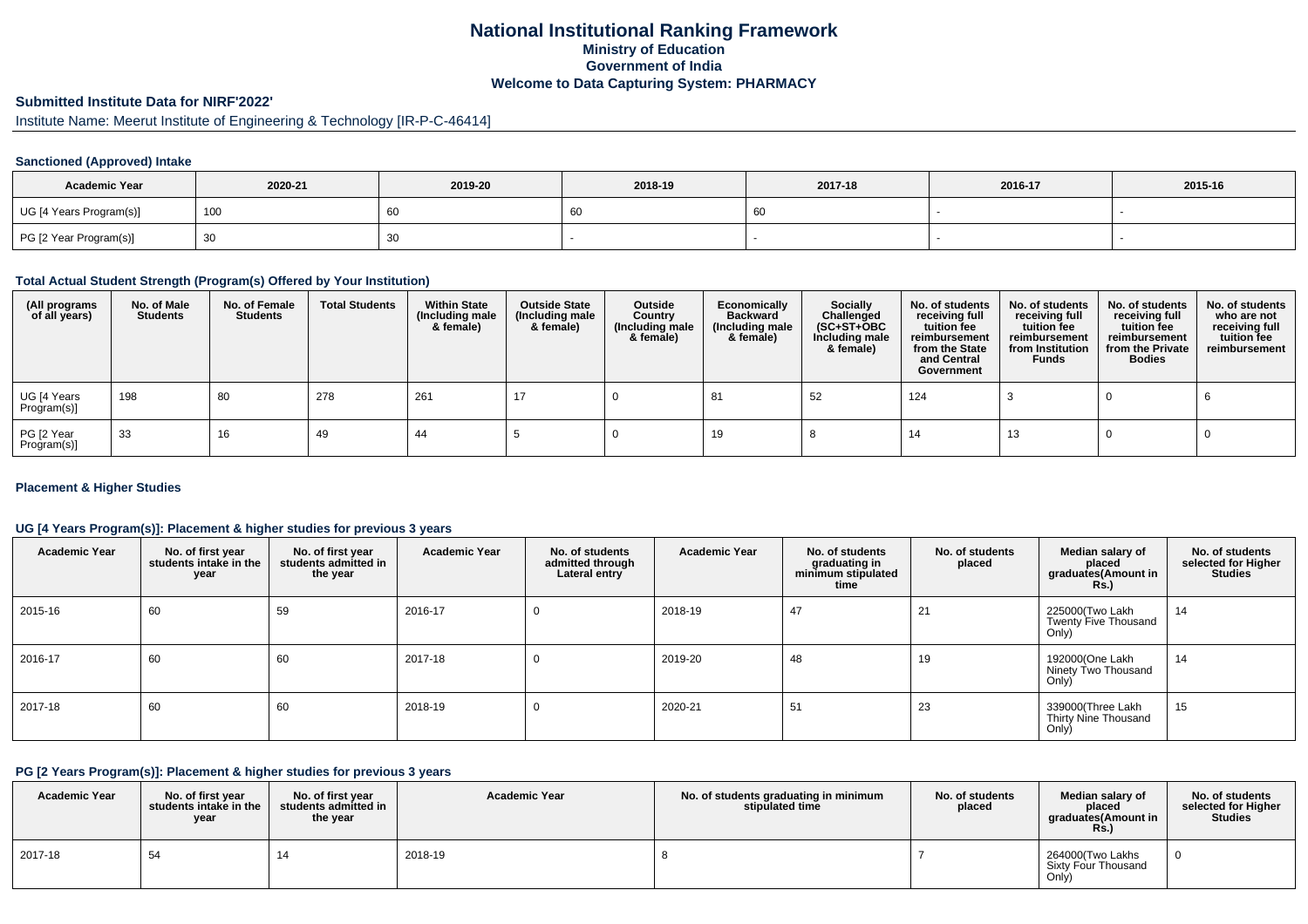| 2018-19 | 30 | ╶╹ | 2019-20 |  | 300000(Three Lakhs<br>  Only)                  |  |
|---------|----|----|---------|--|------------------------------------------------|--|
| 2019-20 | 30 | ںے | 2020-21 |  | 312000(Three Lakhs<br>Twelve Thousand<br>Only) |  |

### **Ph.D Student Details**

| Ph.D (Student pursuing doctoral program till 2020-21 Students admitted in the academic year 2020-21 should not be entered here.) |                       |         |         |  |  |  |
|----------------------------------------------------------------------------------------------------------------------------------|-----------------------|---------|---------|--|--|--|
|                                                                                                                                  | <b>Total Students</b> |         |         |  |  |  |
| Full Time                                                                                                                        |                       |         |         |  |  |  |
| Part Time                                                                                                                        |                       |         |         |  |  |  |
| No. of Ph.D students graduated (including Integrated Ph.D)                                                                       |                       |         |         |  |  |  |
|                                                                                                                                  | 2020-21               | 2019-20 | 2018-19 |  |  |  |
| Full Time                                                                                                                        |                       |         |         |  |  |  |
| Part Time                                                                                                                        |                       |         |         |  |  |  |

# **Financial Resources: Utilised Amount for the Capital expenditure for previous 3 years**

| <b>Academic Year</b>                                                                                 | 2020-21                                                                   | 2019-20                                                             | 2018-19                                                            |  |  |  |  |  |
|------------------------------------------------------------------------------------------------------|---------------------------------------------------------------------------|---------------------------------------------------------------------|--------------------------------------------------------------------|--|--|--|--|--|
|                                                                                                      | <b>Utilised Amount</b>                                                    | <b>Utilised Amount</b>                                              | <b>Utilised Amount</b>                                             |  |  |  |  |  |
| Annual Capital Expenditure on Academic Activities and Resources (excluding expenditure on buildings) |                                                                           |                                                                     |                                                                    |  |  |  |  |  |
| Library                                                                                              | 410751 (Four Lakhs Ten Thousand Seven Hundred Fifty One<br>Only)          | 161686 (One Lakh Sixty One Thousand Six hundred Eighty Six<br>Only) | 312516 (Three lakhs Twelve Thousand Five Hundred Sixteen<br>only)  |  |  |  |  |  |
| New Equipment for Laboratories                                                                       | 458443 (Four Lakhs Fifty Eight Thousand Four Hundred Forty<br>Three Only) | 354650 (Three Lakhs Fifty Four Thousand Six Hundred Fifty<br>only)  | 58500 (Fifty Eight thousand Five Hundred Only)                     |  |  |  |  |  |
| Other expenditure on creation of Capital Assets (excluding<br>expenditure on Land and Building)      | 44240 (Forty Four Thousand Two hundred Forty Only)                        | 95268 (Nine Five Thousand Two Hundred Sixty Eight Only)             | 462990 (Four Lakhs Sixty two Thousand Nine Hundred Ninety<br>Only) |  |  |  |  |  |

## **Financial Resources: Utilised Amount for the Operational expenditure for previous 3 years**

| <b>Academic Year</b>                                                                                                                                                                            | 2020-21                                                                               | 2019-20                                                                               | 2018-19                                                                            |  |  |  |  |  |
|-------------------------------------------------------------------------------------------------------------------------------------------------------------------------------------------------|---------------------------------------------------------------------------------------|---------------------------------------------------------------------------------------|------------------------------------------------------------------------------------|--|--|--|--|--|
|                                                                                                                                                                                                 | <b>Utilised Amount</b>                                                                | <b>Utilised Amount</b>                                                                | <b>Utilised Amount</b>                                                             |  |  |  |  |  |
| <b>Annual Operational Expenditure</b>                                                                                                                                                           |                                                                                       |                                                                                       |                                                                                    |  |  |  |  |  |
| Salaries (Teaching and Non Teaching staff)                                                                                                                                                      | 15158412 (One Crore Fifty one Lakhs Fifty Eight Thousand<br>Four Hundred Twelve Only) | 15304349 (One Crore Fifty Three Lakhs Four Thousand Three<br>Hundred Forty nine Only) | 15411915 (One Crore Fifty Four Lakhs Eleven Thousand Nine<br>Hundred Fifteen Only) |  |  |  |  |  |
| Maintenance of Academic Infrastructure or consumables and<br>other running expenditures (excluding maintenance of hostels<br>and allied services, rent of the building, depreciation cost, etc) | 4389503 (Forty Three Lakhs Eighty Nine Thousand Five<br>Hundred three Only)           | 4792070 (Forty seven Lakhs Ninety Two Thousand Seventy<br>Only)                       | 8480445 (Eighty Four Lakhs Eighty Thousand Four Hundred<br>Forty Five Only)        |  |  |  |  |  |
| Seminars/Conferences/Workshops                                                                                                                                                                  | 304306 (Three Lakhs Four Thousand Three Hundred Six Only)                             | 10046 (Ten Thousand Forty six Only)                                                   | 43215 (Forty three Thousand Two Hundred Fifteen Only)                              |  |  |  |  |  |

**IPR**

| Calendar year            | 2020 | 2019 | 2018 |
|--------------------------|------|------|------|
| No. of Patents Published |      |      |      |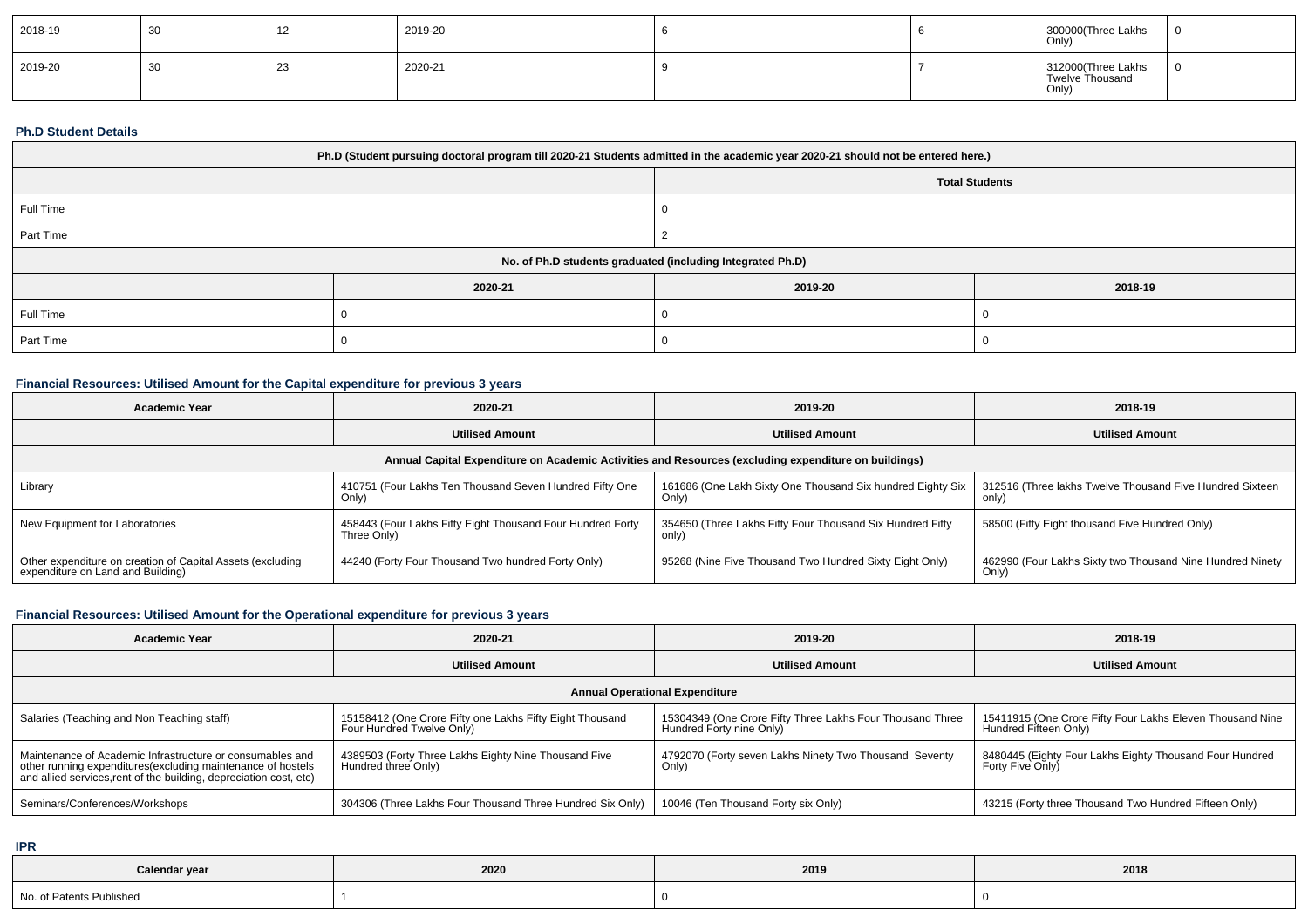| No. of Patents Granted |
|------------------------|
|------------------------|

## **Sponsored Research Details**

| <b>Financial Year</b>                    | 2020-21                             | 2019-20                             | 2018-19                       |
|------------------------------------------|-------------------------------------|-------------------------------------|-------------------------------|
| Total no. of Sponsored Projects          |                                     |                                     |                               |
| Total no. of Funding Agencies            |                                     |                                     |                               |
| Total Amount Received (Amount in Rupees) | 695000                              | 945000                              | 650000                        |
| Amount Received in Words                 | Six Lakhs Ninety Five Thousand Only | Nine Lakhs Forty Five Thousand Only | Six Lakhs Fifty Thousand Only |

## **Consultancy Project Details**

| <b>Financial Year</b>                    | 2020-21                                               | 2019-20 | 2018-19 |
|------------------------------------------|-------------------------------------------------------|---------|---------|
| Total no. of Consultancy Projects        |                                                       |         |         |
| Total no. of Client Organizations        |                                                       |         |         |
| Total Amount Received (Amount in Rupees) | 454404                                                |         |         |
| Amount Received in Words                 | Four Lakhs Fifty Four Thousand Four Hundred Four Only | Zero    | Zero    |

## **PCS Facilities: Facilities of physically challenged students**

| <sup>1</sup> 1. Do your institution buildings have Lifts/Ramps?                                                                                            | Yes, more than 80% of the buildings |
|------------------------------------------------------------------------------------------------------------------------------------------------------------|-------------------------------------|
| 2. Do your institution have provision for walking aids, including wheelchairs and transportation from one building to another for<br>handicapped students? | Yes                                 |
| 3. Do your institution buildings have specially designed toilets for handicapped students?                                                                 | Yes, more than 80% of the buildings |

# **Faculty Details**

| Srno           | <b>Name</b>                          | Age | Designation                | Gender | Qualification | <b>Experience (In</b><br>Months) | <b>Currently working</b><br>with institution? | <b>Joining Date</b> | <b>Leaving Date</b>      | <b>Association type</b> |
|----------------|--------------------------------------|-----|----------------------------|--------|---------------|----------------------------------|-----------------------------------------------|---------------------|--------------------------|-------------------------|
|                | <b>GARG VIPIN</b><br><b>KUMAR</b>    | 45  | Professor                  | Male   | Ph.D          | 240                              | Yes                                           | 04-09-2002          | $\sim$                   | Regular                 |
| 2              | <b>KUMAR ANOOP</b>                   | 47  | Professor                  | Male   | Ph.D          | 252                              | Yes                                           | 06-04-2012          | $\sim$                   | Regular                 |
| 3              | ASHWLAYAN<br><b>VRISH DHWAJ</b>      | 43  | Professor                  | Male   | Ph.D          | 252                              | Yes                                           | 28-08-2012          | $\sim$                   | Regular                 |
| $\overline{4}$ | ANURAG                               | 39  | Professor                  | Male   | Ph.D          | 180                              | Yes                                           | 15-07-2013          | $\sim$                   | Regular                 |
| 5              | <b>SHARMA NITIN</b>                  | 38  | Professor                  | Male   | Ph.D          | 120                              | No                                            | 15-07-2019          | 14-12-2021               | Regular                 |
| 6              | <b>GUPTA SATYA</b><br><b>PRAKASH</b> | 76  | Professor                  | Male   | Ph.D          | 360                              | Yes                                           | 01-04-2018          | $\overline{\phantom{a}}$ | Visiting                |
|                | SHARMA ANJANA                        | 40  | Associate Professor        | Female | Ph.D          | 186                              | Yes                                           | 07-10-2008          | $\overline{\phantom{a}}$ | Regular                 |
| 8              | <b>KUMAR SACHIN</b>                  | 40  | Associate Professor        | Male   | Ph.D          | 163                              | No                                            | 19-01-2018          | 03-05-2021               | Regular                 |
| 9              | <b>KUMAR NISHANT</b>                 | 42  | <b>Assistant Professor</b> | Male   | M. Pharm      | 204                              | <b>No</b>                                     | 19-01-2018          | 23-08-2021               | Regular                 |
| 10             | SINGH AVNESH<br><b>KUMAR</b>         | 43  | <b>Assistant Professor</b> | Male   | M. Pharm      | 156                              | Yes                                           | 21-07-2009          | $\overline{\phantom{a}}$ | Regular                 |